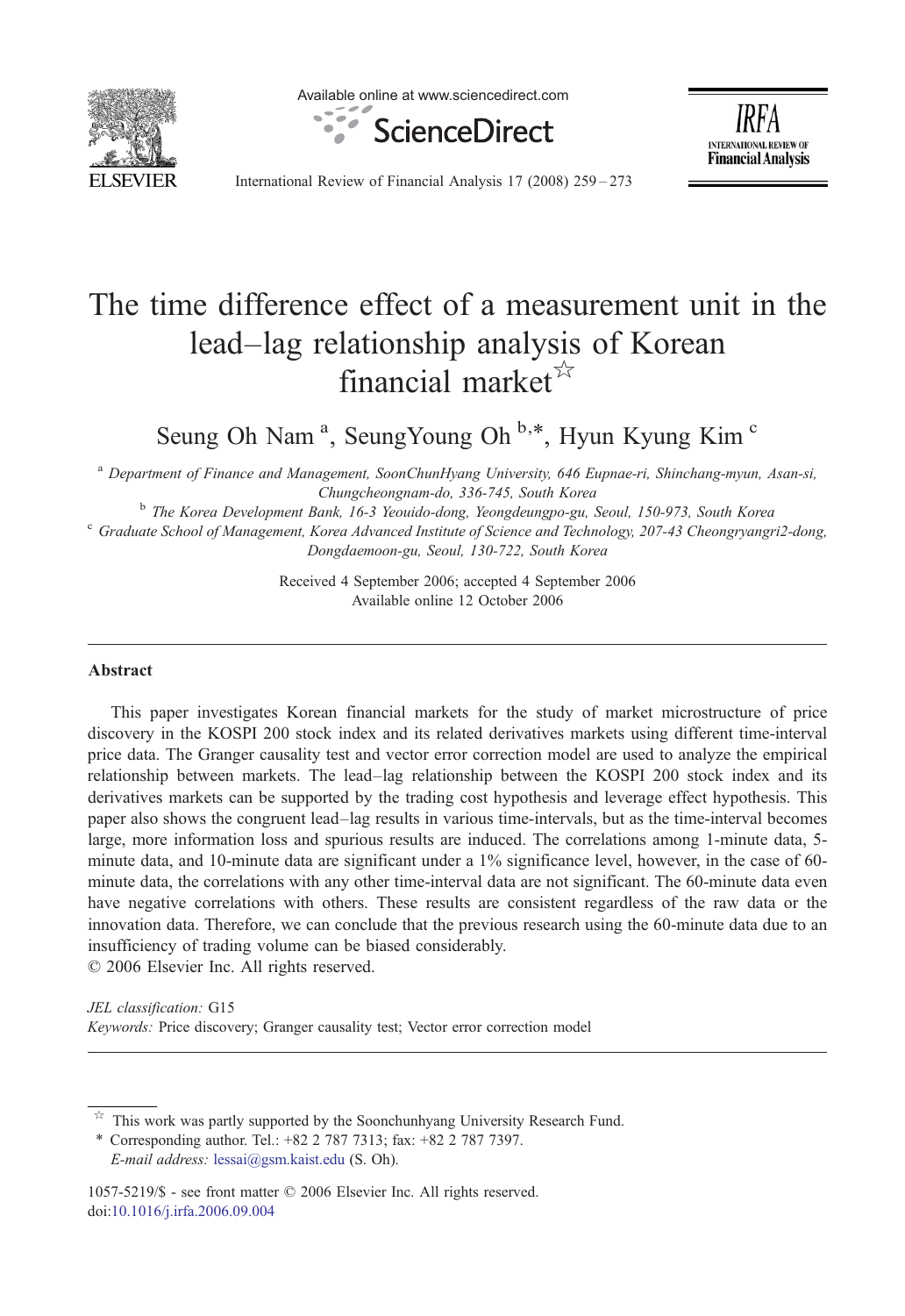## 1. Introduction

In case of perfectly frictionless and rational markets, the stock index and any financial derivatives based on it must simultaneously reflect new information. If it does not, costless arbitrage profit would be possible. But in real markets, there is market friction including various transaction costs and information asymmetry and the lead–lag relationship between markets is observed. Recently, the lead–lag relationship between two securities markets has attracted significant attention in the literature on market efficiency and microstructure. [Hodgson, Masih, and Masih](#page--1-0) [\(2006\)](#page--1-0) conclude that futures prices provide a short-term information lead to stock prices that dominates trading volume effect. Also, [Stoll and Whaley \(1986\)](#page--1-0) report that there are frequent violations of the cost-of-carry relationship in excess of transaction costs using hourly S&P 500 index and index futures data. [Fleming, Ostdiek, and Whaley \(1996\)](#page--1-0) rightfully argue that, in general, instruments with lower trading costs play a more important information discovery role compared to their higher cost substitutes. Therefore, it is expected that returns in index futures lead returns in the underlying cash index, and numerous studies have provided supporting evidence on the conjecture. Examples of this include [Garbade and Silber \(1983\)](#page--1-0), [Herbst, McCormack, and West \(1987\),](#page--1-0) [Kawaller, Koch, and Koch \(1987\),](#page--1-0) [Stoll and Whaley \(1990\)](#page--1-0), [Schroeder and Goodwin \(1991\)](#page--1-0), and [Chan \(1992\)](#page--1-0). Numerous studies have examined the intraday price relationship between the stock index and its futures. These studies use different time-intervals, 1, 5, 10-minute or as far as 60 minute price data, only following the purging method for high frequency data. For example, [Stoll](#page--1-0) [and Whaley \(1990\)](#page--1-0) examine the time series properties of intraday returns of the stock index and stock index futures contracts with 5-minute rate of return series of the S&P 500 and Major Market indexes (MMI) using an ARMA(2,3) process to purge the effects of infrequent trading. [Fleming](#page--1-0) [et al. \(1996\)](#page--1-0) use the ARMA process to purge the problem from the high frequency price data. [Shyy,](#page--1-0) [Vijayraghavan, and Scott-Quinn \(1996\)](#page--1-0) and [Frino, Walter, and West \(2000\)](#page--1-0) recalculate index returns using stock bid and ask quotes rather than trade prices. [Frino et al. \(2000\)](#page--1-0) argue that one of the limitations of the approach is that in purging the effects of infrequent trading and bid-ask bounce from the observed index return, a portion of "true" returns can also be removed. Second, ARMA  $(p,q)$ estimation results in a loss of observations at the beginning of each day equivalent to the maximum number of lags included in the model.

Since the studies for interrelationship between the stock index and its options markets have been conducted, researches have failed to reach a consensus on the lead–lag relation between them. [Manaster and Rendleman \(1982\),](#page--1-0) [Bhattacharya \(1987\),](#page--1-0) and [Anthony \(1988\)](#page--1-0) argue that the options price leads the stock market. But, [Stephan and Whaley \(1990\)](#page--1-0) report that price changes in the stock market tend to lead those in the option market for active CBOE call options by as much as 15 min. [Finucane \(1991\)](#page--1-0), however, describes that the measure of the relative index option prices leads the stock market by at least 15 min. In contrast, [Chan, Chung, and Johnson \(1993\)](#page--1-0) use a nonlinear multivariate regression model to report that stocks lead options by 15 min confirming Stephan and Whaley's results. They analyze the cause of the lead–lag relationship based on the relatively larger option tick, and it might be a spurious lead induced by infrequent trading of options. Thus it will be observed that the stock price leads the option price until the stock price has changed sufficiently to generate a tick change in the option.

Considering the results of the previous studies collectively, we can conclude that the lead–lag relationship between markets are different from one another depending on the time-interval and corresponding markets of the countries and methodologies. To find out more apparent lead–lag relationship between markets, it is necessary to analyze the intraday patterns with a high-frequency of derivatives markets with abundant liquidity. This paper examines and compares the lead–lag